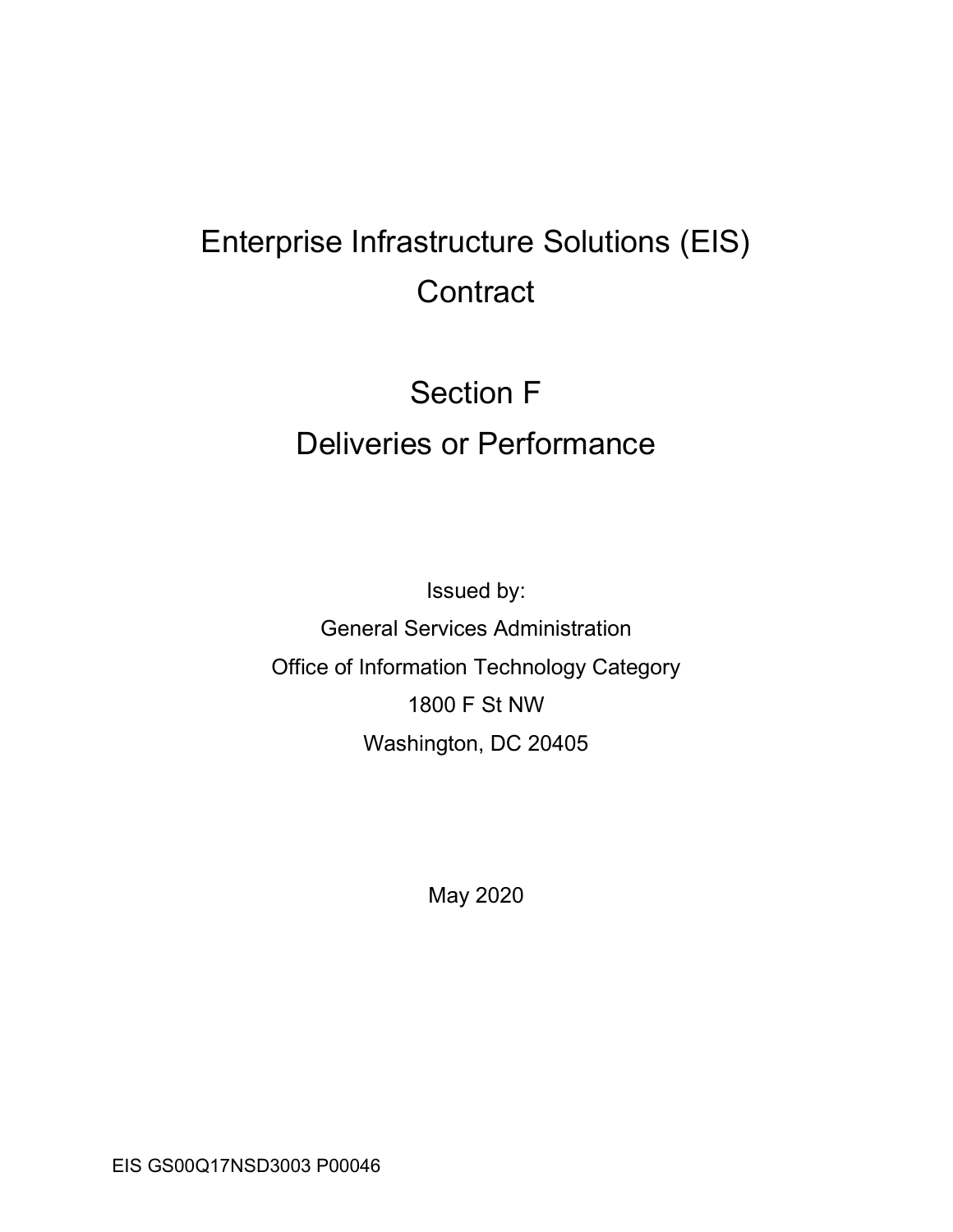

#### Table of Contents

|  | F.1 FAR 52.252-2 Clauses Incorporated by Reference (FEB 1998) 1 |  |
|--|-----------------------------------------------------------------|--|
|  |                                                                 |  |
|  |                                                                 |  |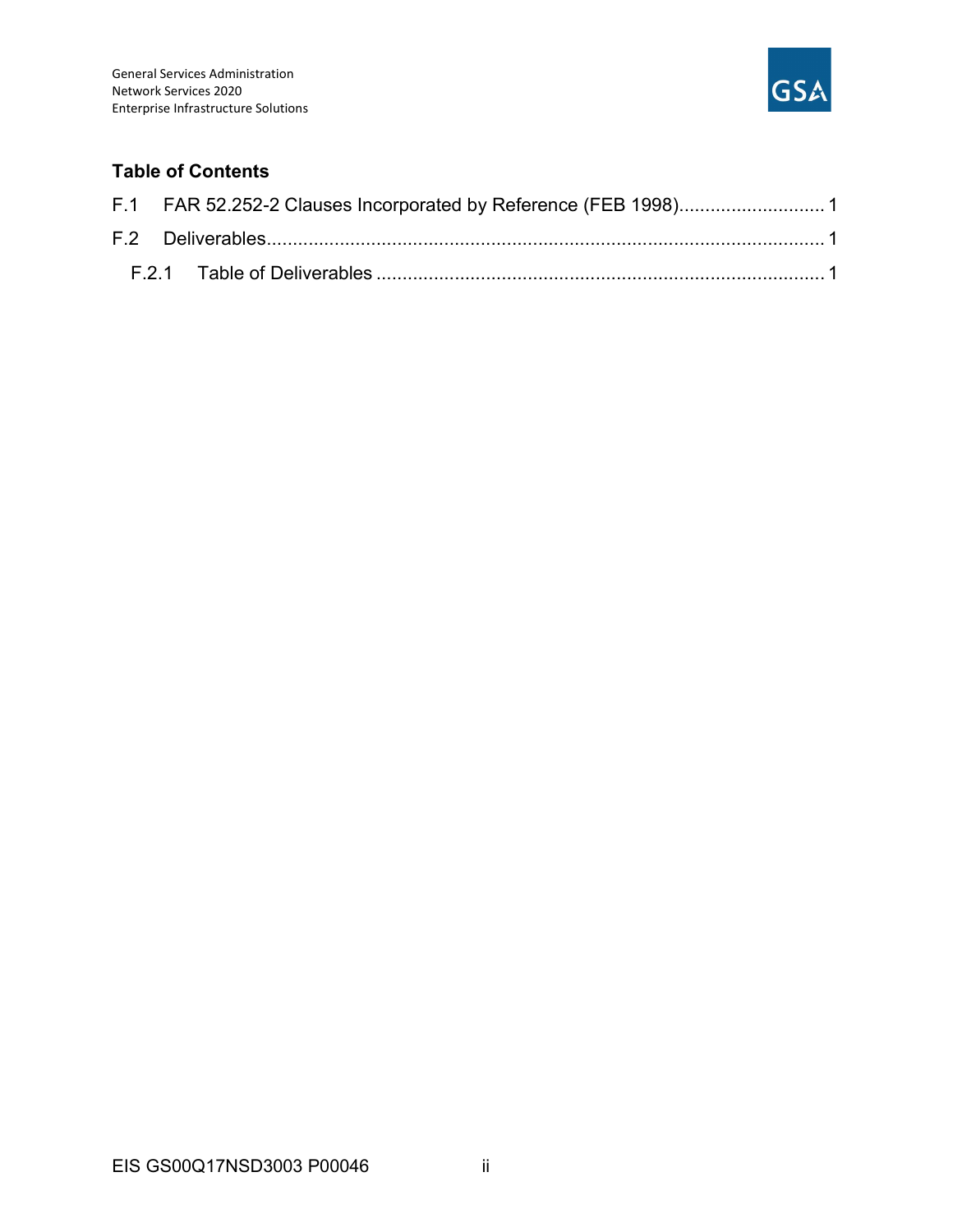

### F.1 FAR 52.252-2 Clauses Incorporated by Reference (FEB 1998)

This contract incorporates one or more FAR clauses by reference, with the same force and effect as if they were given in full text. Upon request, the Contracting Officer (CO) will make their full text available. The full text of a clause may be accessed electronically at this address: www.acquisition.gov/far.

The clauses below apply at the contract and order levels, as applicable, depending upon the contract type of the order, or as specifically referenced in the applicable order.

|       | <b>Clause No. FAR Clause No.</b> | <b>Title and Date</b>                                        |
|-------|----------------------------------|--------------------------------------------------------------|
| F.1.1 | 52.242-15                        | Stop Work Order (AUG 1989)                                   |
| F.1.2 | 52.242-17                        | Government Delay of Work (APR 1984)                          |
| F.1.3 | 52.247-35                        | F.O.B. Destination Within Consignee's<br>Premises (APR 1984) |

### F.2 Deliverables

The contractor shall ensure that all deliverables meet professional standards and the requirements set forth in the contract. The contractor shall be responsible for delivering all items (as required) in accordance with the Table of Deliverables below:

| ID               | <b>Requirement</b><br><b>Reference</b> | <b>Deliverable</b><br><b>Description</b><br><b>Reference</b> | Deliverable Name                      | <b>Frequency</b>                                                                                                                       | <b>Deliver To</b>                                |
|------------------|----------------------------------------|--------------------------------------------------------------|---------------------------------------|----------------------------------------------------------------------------------------------------------------------------------------|--------------------------------------------------|
| $\mathbf{1}$ .   | B.1.1                                  | B.1.1                                                        | <b>Task Order Pricing</b><br>Tables   | Initial: Included at task order<br>(TO) award<br>Update: As needed                                                                     | <b>GSA Systems and</b><br>agency                 |
| 2.               | B.1.2.9                                | B.1.2.9                                                      | Price Volume                          | Initial: With the proposal<br>Update: As needed                                                                                        | <b>GSA Systems</b>                               |
| $\mathbf{3}$     | <b>B.1.3</b>                           | <b>B.1.3</b>                                                 | Online Catalog                        | Initial: Within 30 days of<br>contract award<br>Update: As needed                                                                      | Website – URL to<br>be provided by<br>contractor |
| $\overline{4}$ . | B.1.3                                  | <b>B.1.3</b>                                                 | Catalog Pricing<br>Tables (Section B) | Initial: Included at TO award<br>Update: As needed                                                                                     | <b>GSA Systems and</b><br>agency                 |
| 5.               | C.2.8.4.5.4                            | NIST SP<br>800-53 R4:<br>$PL-2$                              | <b>System Security Plan</b><br>(SSP)  | Initial: Within 30 days of Notice<br>to Proceed (NTP)<br>Update: Annually from contract<br>award and when significant<br>changes occur | <b>GSA COR/ISSO</b>                              |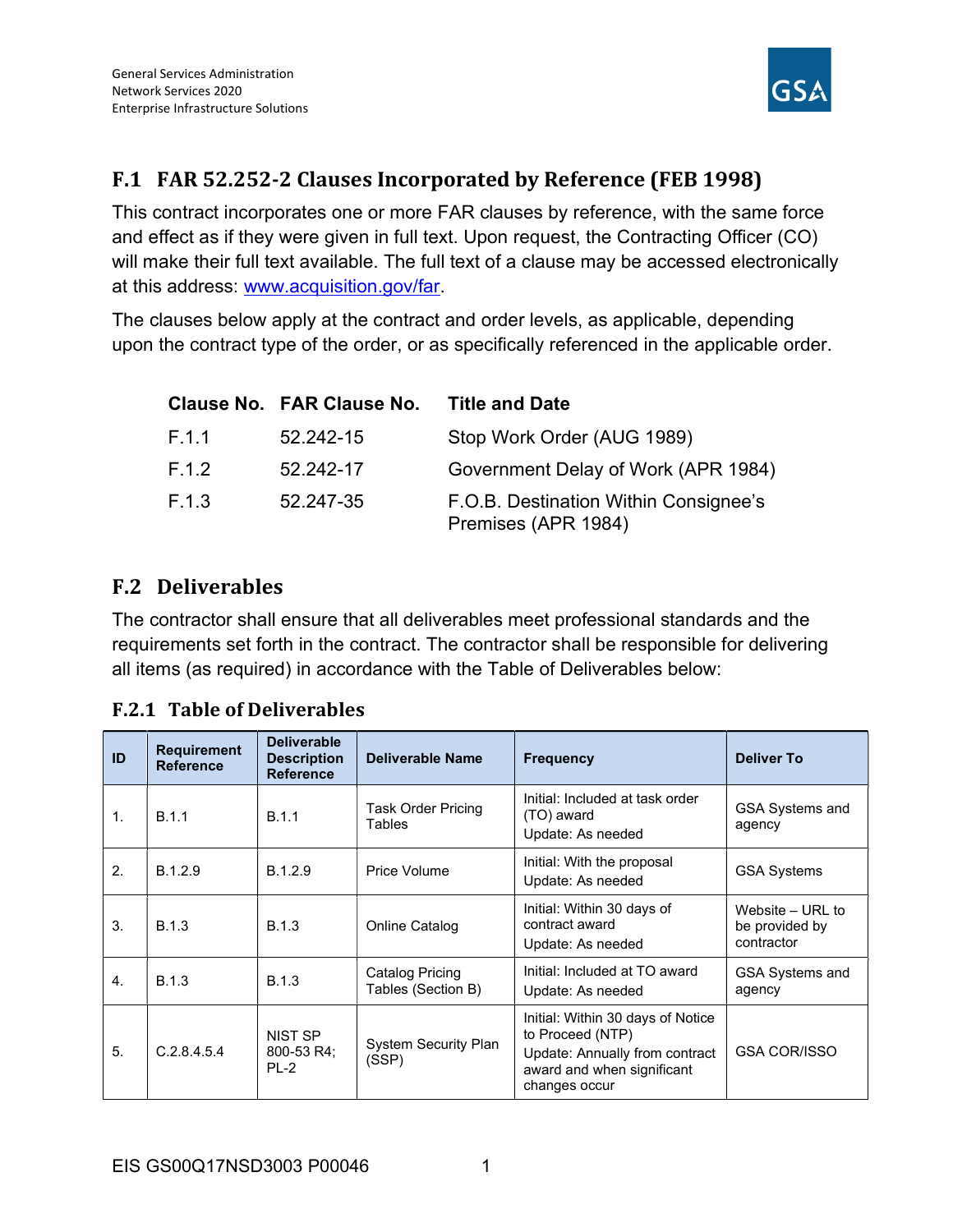

| ID  | <b>Requirement</b><br><b>Reference</b> | <b>Deliverable</b><br><b>Description</b><br><b>Reference</b> | <b>Deliverable Name</b>                                                      | <b>Frequency</b>                                                                                                | <b>Deliver To</b>   |
|-----|----------------------------------------|--------------------------------------------------------------|------------------------------------------------------------------------------|-----------------------------------------------------------------------------------------------------------------|---------------------|
| 6.  | <b>RESERVED</b>                        |                                                              |                                                                              |                                                                                                                 |                     |
| 7.  | C.2.8.4.5.4                            | NIST SP<br>800-53 R4;<br>CA-3                                | Information System<br>Interconnection<br><b>Security Agreements</b><br>(ISA) | Initial: Within 30 days of NTP<br>Update: Annually from contract<br>award and when significant<br>changes occur | <b>GSA COR/ISSO</b> |
| 8.  | <b>RESERVED</b>                        |                                                              |                                                                              |                                                                                                                 |                     |
| 9.  | <b>RESERVED</b>                        |                                                              |                                                                              |                                                                                                                 |                     |
| 10. | C.2.8.4.5.4                            | NIST SP<br>800-53 R4;<br>$PL-4$                              | <b>Rules of Behavior</b><br>(RoB)                                            | Initial: Within 30 days of NTP<br>Update: Annually from contract<br>award and when significant<br>changes occur | <b>GSA COR/ISSO</b> |
| 11. | C.2.8.4.5.4                            | NIST SP<br>800-53 R4;<br>$CM-8$                              | System Inventory                                                             | Initial: Within 30 days of NTP<br>Update: Annually from contract<br>award and when significant<br>changes occur | <b>GSA COR/ISSO</b> |
| 12. | C.2.8.4.5.4                            | NIST SP<br>800-53 R4;<br>$CP-2$                              | Contingency Plan<br>(CP)                                                     | Initial: Within 30 days of NTP<br>Update: Annually from contract<br>award and when significant<br>changes occur | <b>GSA COR/ISSO</b> |
| 13. | C.2.8.4.5.4                            | NIST SP<br>800-53 R4;<br>$CP-4$                              | Contingency Plan<br>Test Plan (CPTP)                                         | Initial: Within 30 days of NTP<br>Update: Annually from contract<br>award and when significant<br>changes occur | <b>GSA COR/ISSO</b> |
| 14. | C.2.8.4.5.4                            | NIST SP<br>800-53 R4;<br>$CP-4$                              | Contingency Plan<br>Test Report (CPTR)                                       | Initial: Within 30 days of NTP<br>Update: Annually from contract<br>award and when significant<br>changes occur | <b>GSA COR/ISSO</b> |
| 15. | C.2.8.4.5.4                            | <b>NIST SP</b><br>800-53 R4;<br>AR-2, AR-3<br>and AR-4       | 'Privacy Threshold<br>Assessment<br>(PTA)/Privacy Impact<br>Analysis (PIA)   | Initial: Within 30 days of NTP<br>Update: Annually from contract<br>award and when significant<br>changes occur | <b>GSA COR/ISSO</b> |
| 16. | C.2.8.4.5.4                            | NIST SP<br>800-53 R4;<br>CM-9                                | Configuration<br>Management Plan<br>(CMP)                                    | Initial: Within 30 days of NTP<br>Update: Annually from contract<br>award and when significant<br>changes occur | <b>GSA COR/ISSO</b> |
| 17. | C.2.8.4.5.4                            | NIST SP<br>800-53 R4;<br>$IR-8$                              | Incident Response<br>Plan (IRP)                                              | Initial: Within 30 days of NTP<br>Update: Annually from contract<br>award and when significant<br>changes occur | <b>GSA COR/ISSO</b> |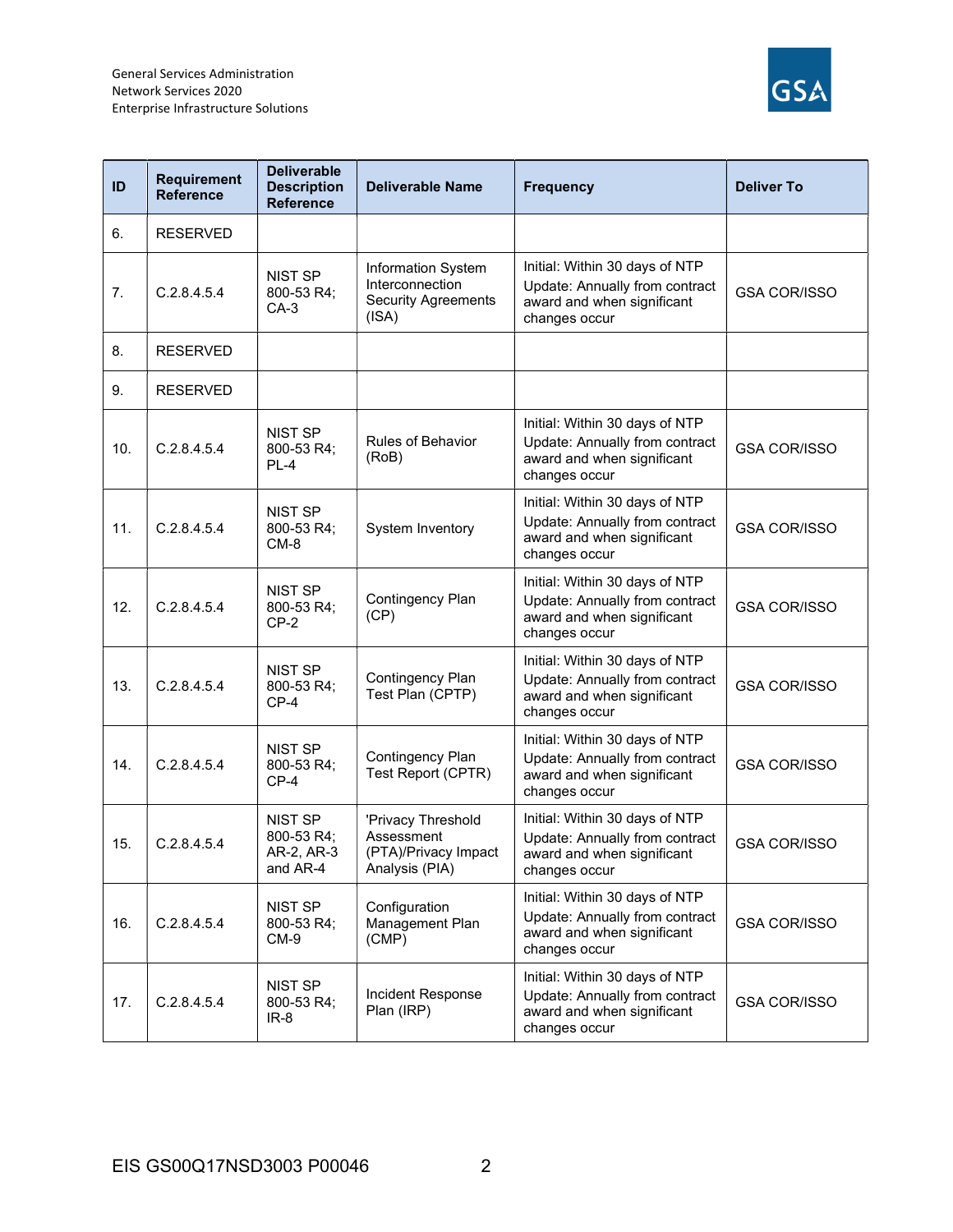

| ID  | Requirement<br><b>Reference</b> | <b>Deliverable</b><br><b>Description</b><br><b>Reference</b>           | <b>Deliverable Name</b>                                                  | <b>Frequency</b>                                                                                                                         | <b>Deliver To</b>                |
|-----|---------------------------------|------------------------------------------------------------------------|--------------------------------------------------------------------------|------------------------------------------------------------------------------------------------------------------------------------------|----------------------------------|
| 18. | C.2.8.4.5.4                     | NIST SP<br>800-53 R4;<br>$IR-3$                                        | Incident Response<br>Test Report (IPTR)                                  | Initial: Within 30 days of NTP<br>Update: Annually from contract<br>award and when significant<br>changes occur                          | <b>GSA COR/ISSO</b>              |
| 19. | C.2.8.4.5.4                     | <b>NIST SP</b><br>800-53 R4;<br>SA-12 and<br><b>NIST SP</b><br>800-161 | Supply Chain Risk<br>Management Plan<br>(SCRM)                           | Initial: With the proposal<br>Update: Annually from contract<br>award and when significant<br>changes occur                              | <b>GSA COR/ISSO</b>              |
| 20. | Reserved                        | Reserved                                                               | Reserved                                                                 | Reserved                                                                                                                                 | Reserved                         |
| 21. | C.2.8.4.5.4                     | <b>NIST SP</b><br>800-53 R4;<br>$CA-5$                                 | Plan of Action and<br>Milestones (POA&M)                                 | Initial: With the Security A&A<br>package<br>Update: Quarterly<br>Note: Critical and High<br>vulnerabilities shall be updated<br>monthly | <b>GSA COR/ISSO</b>              |
| 22. | C.2.8.4.5.4                     | <b>NIST SP</b><br>800-53 R4;<br>CA-7 and<br><b>RA-5</b>                | Independent internal<br>and external<br>penetration tests and<br>reports | Initial: Within 30 days of NTP<br>Update: Annually from contract<br>award and when significant<br>changes occur                          | <b>GSA COR/ISSO</b>              |
| 23. | C.2.8.4.5.4                     | <b>NIST SP</b><br>800-53 R4;<br><b>SA-11</b>                           | <b>Code Review Report</b><br>(If applicable)                             | Initial: Within 30 days of NTP<br>Update: Annually from contract<br>award and when significant<br>changes occur                          | <b>GSA COR/ISSO</b>              |
| 24. | C.2.8.4.5.4                     | <b>NIST SP</b><br>800-53 R4;<br>$CA-2$                                 | Annual FISMA<br>Assessment                                               | Annually on the first day of<br>August and when significant<br>changes occur                                                             | <b>GSA COR/ISSO</b>              |
| 25. | <b>RESERVED</b>                 |                                                                        |                                                                          |                                                                                                                                          |                                  |
| 26. | <b>RESERVED</b>                 |                                                                        |                                                                          |                                                                                                                                          |                                  |
| 27. | <b>RESERVED</b>                 |                                                                        |                                                                          |                                                                                                                                          |                                  |
| 28. | C.2.9.1.1                       | C.2.9.1.1                                                              | Site Survey Report                                                       | As needed                                                                                                                                | OCO                              |
| 29. | C.3.3.3                         | C.3.3.3                                                                | Inventory Summary of<br>All Active Services                              | Initial: 3 years prior to contract<br>expiration<br>Update: As requested by GSA                                                          | <b>GSA Transition</b><br>Manager |
| 30. | C.3.3.3                         | C.3.3.3                                                                | Inventory Summary of<br>Agency's Active<br>Services                      | Initial: 3 years prior to contract<br>expiration<br>Update: As requested by<br>agency                                                    | OCO                              |
| 31. | C.3.3.4                         | C.3.3.4                                                                | <b>Transition Inventory</b><br>Report                                    | Initial: 3 years prior to contract<br>expiration<br>Update: Weekly (end of week)                                                         | <b>GSA Transition</b><br>Manager |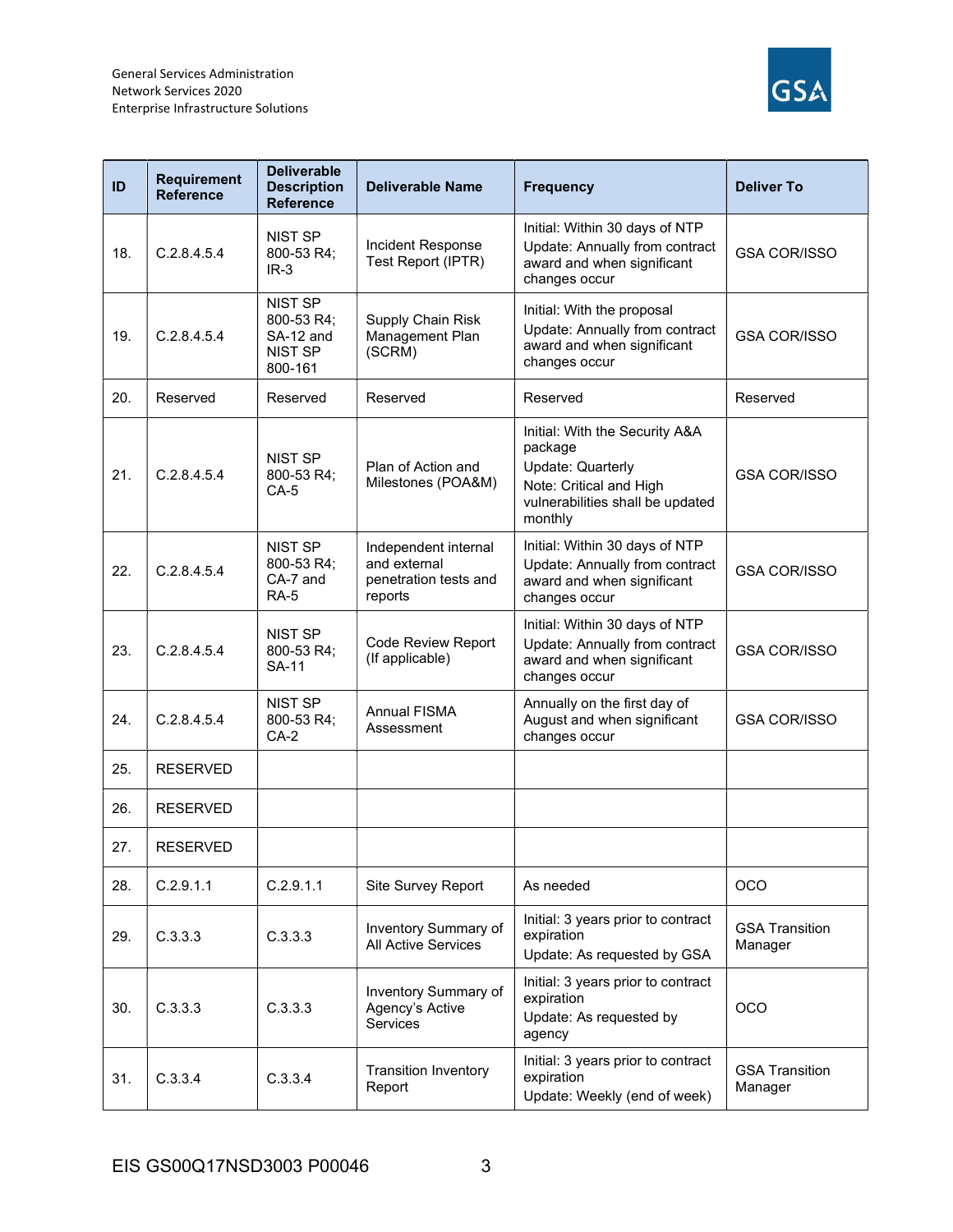

| ID  | <b>Requirement</b><br><b>Reference</b> | <b>Deliverable</b><br><b>Description</b><br><b>Reference</b>                          | <b>Deliverable Name</b>                                                                                                                                             | <b>Frequency</b>                                                                                                           | <b>Deliver To</b>                |
|-----|----------------------------------------|---------------------------------------------------------------------------------------|---------------------------------------------------------------------------------------------------------------------------------------------------------------------|----------------------------------------------------------------------------------------------------------------------------|----------------------------------|
| 32. | C.3.3.4                                | C.3.3.4                                                                               | <b>Transition Status</b><br>Report                                                                                                                                  | Initial: 3 years prior to contract<br>expiration<br>Update: Monthly (end of<br>month)                                      | <b>GSA Transition</b><br>Manager |
| 33. | C.4.2                                  | C.4.2                                                                                 | <b>Voluntary Product</b><br><b>Accessibility Template</b>                                                                                                           | Initial: 30 days after NTP<br>Update: As needed                                                                            | Contractor's public<br>website   |
| 34. | E.2.1.5.1                              | E.2.1.5.1                                                                             | <b>BSS Verification Test</b><br>Plan                                                                                                                                | Draft: With proposal<br>Update: Final 30 days after<br>NTP; others within 14 days of<br>government request                 | <b>GSA CO</b>                    |
| 35. | Reserved                               | Reserved                                                                              | Reserved                                                                                                                                                            | Reserved                                                                                                                   | Reserved                         |
| 36. | E.2.2.6                                | E.2.2.6                                                                               | <b>EIS Services</b><br>Verification Test Plan                                                                                                                       | Initial: With proposal<br>Update: As needed                                                                                | <b>GSA COR</b>                   |
| 37. | G.3.2.3.1                              | G.3.2.3.1                                                                             | Fair Opportunity<br>Notice of Protest                                                                                                                               | Initial: Within three business<br>days of protest<br>Update: As needed                                                     | <b>GSA CO</b>                    |
| 38. | G.3.3.3.3                              | G.3.3.3.3                                                                             | Task Order Project<br>Plan                                                                                                                                          | Initial: TO award<br>Update: Plan change                                                                                   | <b>OCO</b>                       |
| 39. | G.5.5                                  | G.5.5                                                                                 | <b>BSS Development &amp;</b><br>Implementation Plan                                                                                                                 | Initial: With proposal<br>Update: Plan change                                                                              | <b>GSA CO</b>                    |
| 40. | G.5.5.1                                | G.5.5.1                                                                               | <b>BSS Change Control</b><br>Notification                                                                                                                           | 30 days prior to BSS changes<br>or emergency changes                                                                       | <b>GSA</b><br>COR/ISSO/ISSM      |
| 41. | G.5.6.4                                | <b>NIST SP</b><br>800-53 R4;<br>$CA-5$<br><b>NIST SP</b><br>800-53 R4;<br><b>RA-5</b> | Plan of Action and<br>Milestones (POA&M)<br>Vulnerability scanning<br>reports for Operating<br>System, Web<br>Application, and<br>Database scans (as<br>applicable) | Initial: With the Security A&A<br>package<br>Update: Quarterly                                                             | <b>GSA COR/ISSO</b>              |
| 42. | G.5.6.4                                | NIST SP<br>800-53 R4;<br>PL-2                                                         | <b>BSS System Security</b><br>Plan (SSP)                                                                                                                            | Initial: Within 30 days of NTP<br>Update: Annually from contract<br>award and when significant<br>changes occur            | <b>GSA COR/ISSO</b>              |
| 43. | G.5.6.4                                | NIST SP<br>800-37 R1                                                                  | <b>Security Assessment</b><br><b>Boundary and Scope</b><br>Document (BSD)                                                                                           | Initial: Within 15 days of NTP<br>Update: Annually from contract<br>award and when significant<br>changes occur            | <b>GSA COR/ISSO</b>              |
| 44. | G.5.6.4                                | NIST SP<br>800-53 R4;<br>$CA-3$                                                       | Information System<br>Interconnection<br><b>Security Agreements</b><br>(ISA)                                                                                        | Initial: With the Security A&A<br>package<br>Update: Annually from contract<br>award and when significant<br>changes occur | <b>GSA COR/ISSO</b>              |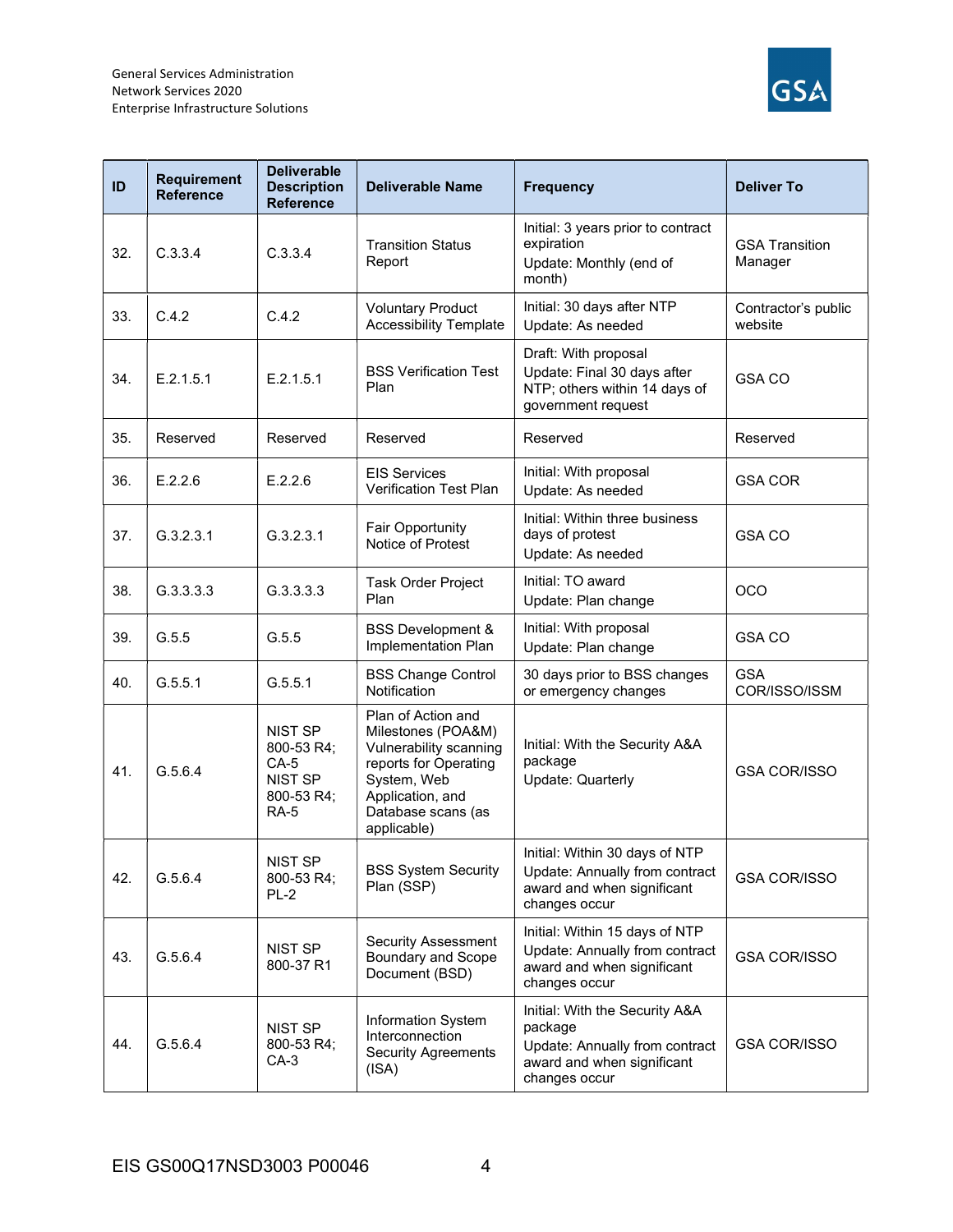

| ID  | <b>Requirement</b><br><b>Reference</b> | <b>Deliverable</b><br><b>Description</b><br><b>Reference</b> | <b>Deliverable Name</b>                                                    | <b>Frequency</b>                                                                                                            | <b>Deliver To</b>   |
|-----|----------------------------------------|--------------------------------------------------------------|----------------------------------------------------------------------------|-----------------------------------------------------------------------------------------------------------------------------|---------------------|
| 45. | G.5.6.4                                | <b>NIST SP</b><br>800-53 R4;<br>$AC-1$                       | GSA NIST 800-53 R4<br><b>Control Tailoring</b><br>Workbook                 | Initial: With the Security A&A<br>package<br>Update: Annually from contract<br>award and when significant<br>changes occur  | <b>GSA COR/ISSO</b> |
| 46. | G.5.6.4                                | <b>NIST SP</b><br>800-53 R4;<br>$AC-1$                       | <b>GSA NIST SP 800-53</b><br>R4 Control Summary<br>Table                   | Initial: With the Security A&A<br>package<br>Update: Annually from contract<br>award and when significant<br>changes occur  | <b>GSA COR/ISSO</b> |
| 47. | G.5.6.4                                | <b>NIST SP</b><br>800-53 R4;<br>$PL-4$                       | <b>Rules of Behavior</b><br>(RoB)                                          | Initial: With the Security A&A<br>package<br>Update: Annually from contract<br>award and when significant<br>changes occur. | <b>GSA COR/ISSO</b> |
| 48. | G.5.6.4                                | <b>NIST SP</b><br>800-53 R4;<br>$CM-8$                       | System Inventory                                                           | Initial: With the Security A&A<br>package<br>Update: Annually from contract<br>award and when significant<br>changes occur  | <b>GSA COR/ISSO</b> |
| 49. | G.5.6.4                                | <b>NIST SP</b><br>800-53 R4;<br>$CP-2$                       | Contingency Plan<br>(CP)                                                   | Initial: With the Security A&A<br>package<br>Update: Annually from contract<br>award and when significant<br>changes occur  | <b>GSA COR/ISSO</b> |
| 50. | G.5.6.4                                | <b>NIST SP</b><br>800-53 R4;<br>$CP-4$                       | Contingency Plan<br>Test Plan (CPTP)                                       | Initial: With the Security A&A<br>package<br>Update: Annually from contract<br>award and when significant<br>changes occur  | <b>GSA COR/ISSO</b> |
| 51. | G.5.6.4                                | <b>NIST SP</b><br>800-53 R4;<br>$CP-4$                       | Contingency Plan<br>Test Report (CPTR)                                     | Initial: With the Security A&A<br>package<br>Update: Annually from contract<br>award and when significant<br>changes occur  | <b>GSA COR/ISSO</b> |
| 52. | G.5.6.4                                | <b>NIST SP</b><br>800-53 R4;<br>AR-2, AR-3<br>and AR-4       | 'Privacy Threshold<br>Assessment<br>(PTA)/Privacy Impact<br>Analysis (PIA) | Initial: With the Security A&A<br>package<br>Update: Annually from contract<br>award and when significant<br>changes occur  | <b>GSA COR/ISSO</b> |
| 53. | G.5.6.4                                | NIST SP<br>800-53 R4;<br>$CM-9$                              | Configuration<br>Management Plan<br>(CMP)                                  | Initial: With the Security A&A<br>package<br>Update: Annually from contract<br>award and when significant<br>changes occur  | GSA COR/ISSO        |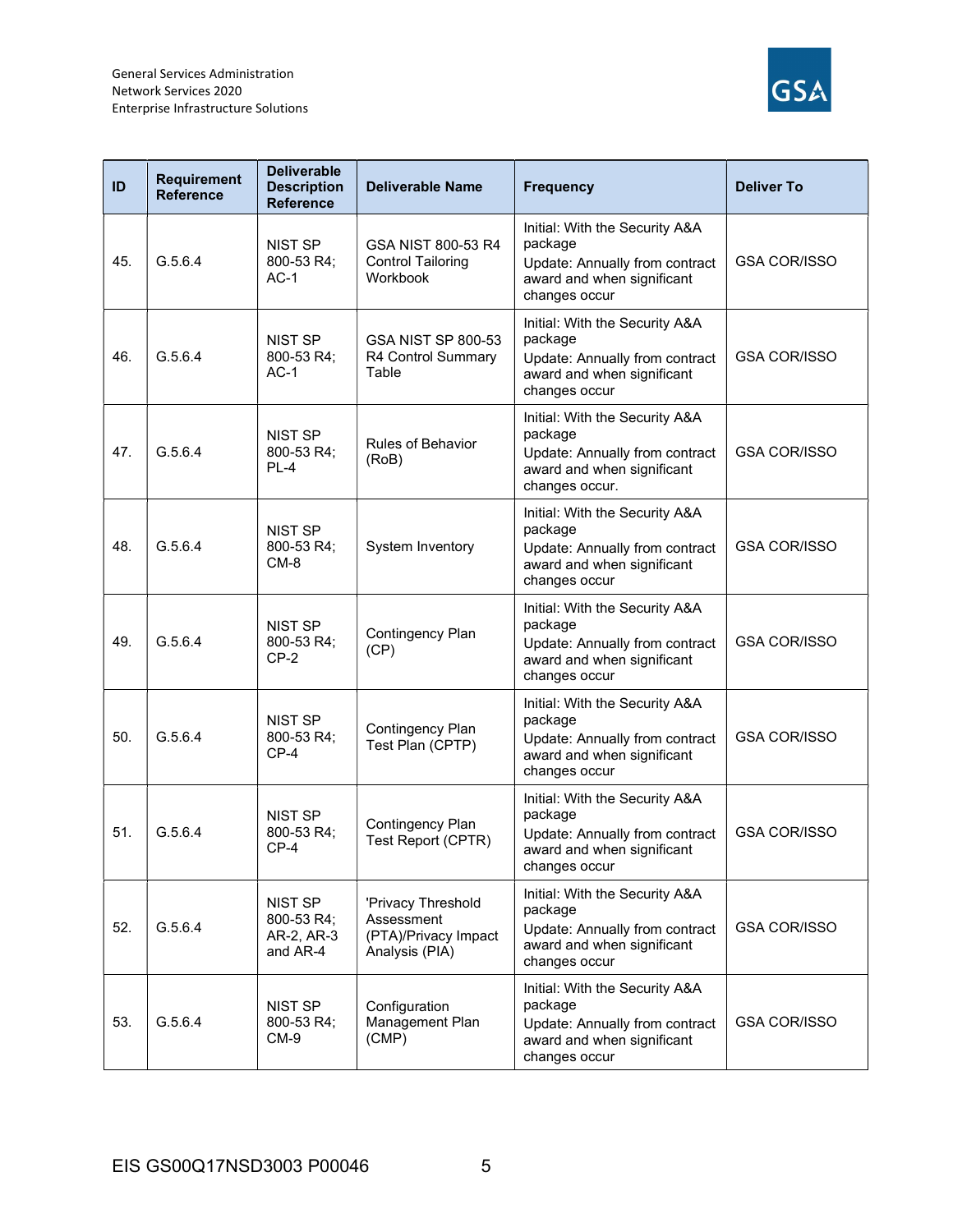

| ID  | <b>Requirement</b><br><b>Reference</b> | <b>Deliverable</b><br><b>Description</b><br><b>Reference</b> | <b>Deliverable Name</b>                                                       | <b>Frequency</b>                                                                                                                                        | <b>Deliver To</b>   |
|-----|----------------------------------------|--------------------------------------------------------------|-------------------------------------------------------------------------------|---------------------------------------------------------------------------------------------------------------------------------------------------------|---------------------|
| 54. | G.5.6.4                                | <b>NIST SP</b><br>800-53 R4;<br>$IR-8$                       | Incident Response<br>Plan (IRP)                                               | Initial: With the Security A&A<br>package<br>Update: Annually from contract<br>award and when significant<br>changes occur                              | <b>GSA COR/ISSO</b> |
| 55. | G.5.6.4                                | <b>NIST SP</b><br>800-53 R4;<br>$IR-3$                       | Incident Response<br>Test Report (IRTR)                                       | Initial: With the Security A&A<br>package<br>Update: Annually from contract<br>award and when significant<br>changes occur                              | <b>GSA COR/ISSO</b> |
| 56. | Reserved                               | Reserved                                                     | Reserved                                                                      | Reserved                                                                                                                                                | Reserved            |
| 57. | G.5.6.4                                | <b>NIST SP</b><br>800-53 R4;<br>CA-7 and<br><b>RA-5</b>      | Independent internal<br>and external<br>penetration tests and<br>reports      | Initial: Within 30 days of NTP<br>Update: Annually from contract<br>award and when significant<br>changes occur                                         | <b>GSA COR/ISSO</b> |
| 58. | G.5.6.4                                | <b>NIST SP</b><br>800-53 R4;<br><b>SA-11</b>                 | <b>Code Review Report</b><br>(If applicable)                                  | Initial: Prior to placing the<br>information system into<br>production<br>Update: Annually from contract<br>award and when significant<br>changes occur | <b>GSA COR/ISSO</b> |
| 59. | G.5.6.4                                | <b>NIST SP</b><br>800-53 R4;<br>$CA-2$                       | Annual FISMA<br>Assessment                                                    | 'Annually on the first day of<br>August and when significant<br>changes occur                                                                           | <b>GSA COR/ISSO</b> |
| 60. | G.5.6.4                                | <b>NIST SP</b><br>800-53 R4;<br>$AC-1$                       | <b>Access Control Policy</b><br>and Procedures                                | Initial: Reviewed during<br>Security A&A<br>Update: Biennially from<br>contract award                                                                   | <b>GSA COR/ISSO</b> |
| 61. | G.5.6.4                                | <b>NIST SP</b><br>800-53 R4;<br>$AT-1$                       | <b>Security Awareness</b><br>and Training Policy<br>and Procedures            | Initial: Reviewed during<br>Security A&A<br>Update: Biennially from<br>contract award                                                                   | <b>GSA COR/ISSO</b> |
| 62. | G.5.6.4                                | NIST SP<br>800-53 R4;<br>$AU-1$                              | Audit and<br><b>Accountability Policy</b><br>and Procedures                   | Initial: Reviewed during<br>Security A&A<br>Update: Biennially from<br>contract award                                                                   | <b>GSA COR/ISSO</b> |
| 63. | G.5.6.4                                | NIST SP<br>800-53 R4;<br>$CA-1$                              | <b>Security Assessment</b><br>and Authorization<br>Policies and<br>Procedures | Initial: Reviewed during<br>Security A&A<br>Update: Biennially from<br>contract award                                                                   | <b>GSA COR/ISSO</b> |
| 64. | G.5.6.4                                | NIST SP<br>800-53 R4;<br>$CM-1$                              | Configuration and<br>Management Policy<br>and Procedures                      | Initial: Reviewed during<br>Security A&A<br>Update: Biennially from<br>contract award                                                                   | <b>GSA COR/ISSO</b> |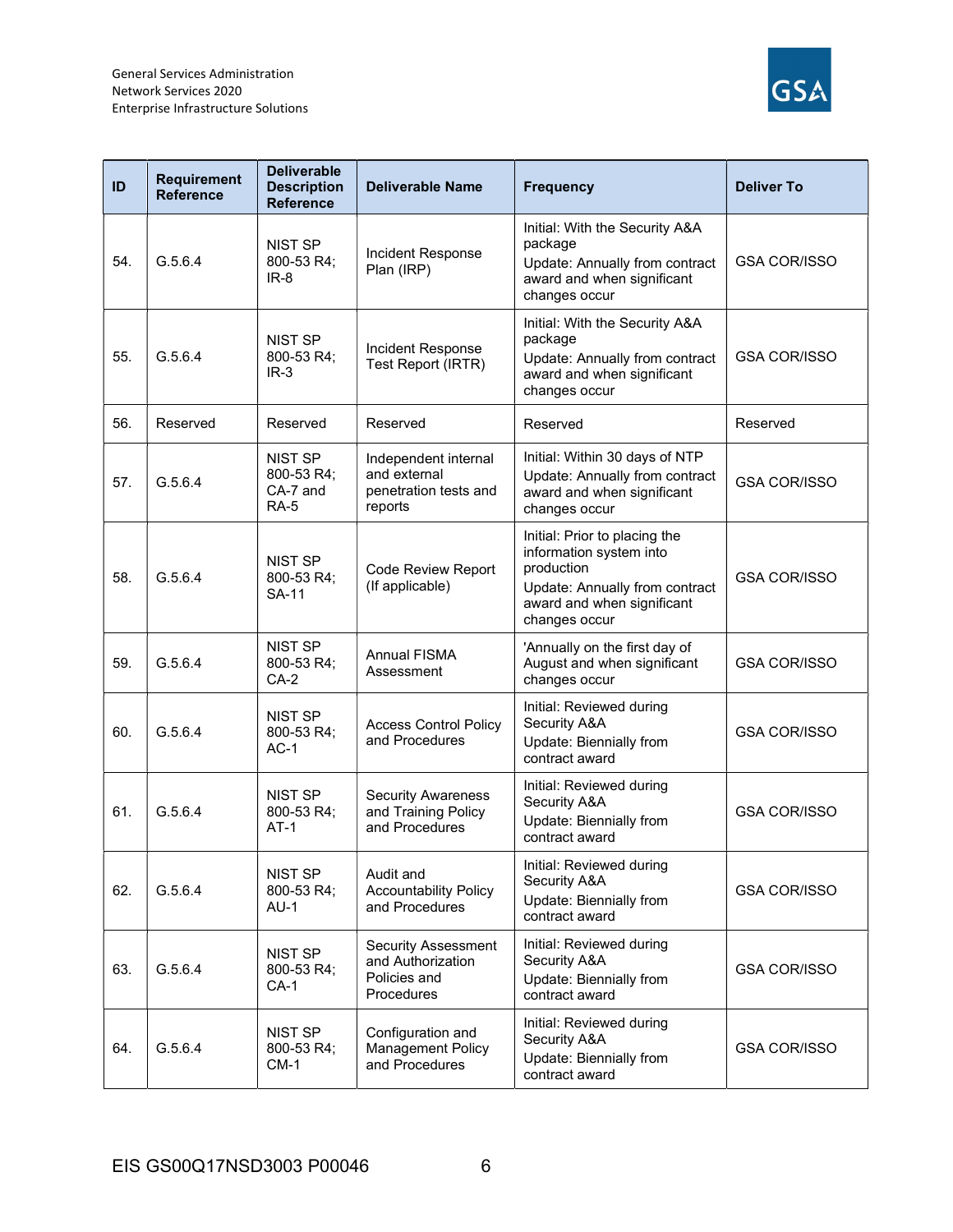

| ID  | <b>Requirement</b><br><b>Reference</b> | <b>Deliverable</b><br><b>Description</b><br><b>Reference</b> | <b>Deliverable Name</b>                                              | <b>Frequency</b>                                                                      | <b>Deliver To</b>   |
|-----|----------------------------------------|--------------------------------------------------------------|----------------------------------------------------------------------|---------------------------------------------------------------------------------------|---------------------|
| 65. | G.5.6.4                                | NIST SP<br>800-53 R4;<br>$CP-1$                              | <b>Contingency Planning</b><br>Policy and<br>Procedures              | Initial: Reviewed during<br>Security A&A<br>Update: Biennially from<br>contract award | <b>GSA COR/ISSO</b> |
| 66. | G.5.6.4                                | <b>NIST SP</b><br>800-53 R4;<br>IA-1                         | Identification and<br><b>Authentication Policy</b><br>and Procedures | Initial: Reviewed during<br>Security A&A<br>Update: Biennially from<br>contract award | <b>GSA COR/ISSO</b> |
| 67. | G.5.6.4                                | <b>NIST SP</b><br>800-53 R4;<br>$IR-1$                       | Incident Response<br>Policy and<br>Procedures                        | Initial: Reviewed during<br>Security A&A<br>Update: Biennially from<br>contract award | <b>GSA COR/ISSO</b> |
| 68. | G.5.6.4                                | <b>NIST SP</b><br>800-53 R4;<br>$MA-1$                       | System Maintenance<br>Policy and<br>Procedures                       | Initial: Reviewed during<br>Security A&A<br>Update: Biennially from<br>contract award | <b>GSA COR/ISSO</b> |
| 69. | G.5.6.4                                | <b>NIST SP</b><br>800-53 R4;<br>$MP-1$                       | Media Protection<br>Policy and<br>Procedures                         | Initial: Reviewed during<br>Security A&A<br>Update: Biennially from<br>contract award | <b>GSA COR/ISSO</b> |
| 70. | G.5.6.4                                | <b>NIST SP</b><br>800-53 R4;<br><b>PE-1</b>                  | Physical and<br><b>Environmental Policy</b><br>and Procedures        | Initial: Reviewed during<br>Security A&A<br>Update: Biennially from<br>contract award | <b>GSA COR/ISSO</b> |
| 71. | G.5.6.4                                | <b>NIST SP</b><br>800-53 R4;<br>$PL-1$                       | <b>Security Planning</b><br>Policy and<br>Procedures                 | Initial: Reviewed during<br>Security A&A<br>Update: Biennially from<br>contract award | <b>GSA COR/ISSO</b> |
| 72. | G.5.6.4                                | <b>NIST SP</b><br>800-53 R4;<br><b>PS-1</b>                  | <b>Personnel Security</b><br>Policy and<br>Procedures                | Initial: Reviewed during<br>Security A&A<br>Update: Biennially from<br>contract award | <b>GSA COR/ISSO</b> |
| 73. | G.5.6.4                                | NIST SP<br>800-53 R4;<br><b>RA-1</b>                         | <b>Risk Assessment</b><br>Policy and<br>Procedures                   | Initial: Reviewed during<br>Security A&A<br>Update: Biennially from<br>contract award | <b>GSA COR/ISSO</b> |
| 74. | G.5.6.4                                | NIST SP<br>800-53 R4;<br>SA-1                                | <b>Systems and Services</b><br>Acquisition Policy and<br>Procedures  | Initial: Reviewed during<br>Security A&A<br>Update: Biennially from<br>contract award | <b>GSA COR/ISSO</b> |
| 75. | G.5.6.4                                | NIST SP<br>800-53 R4;<br>$SC-1$                              | System and<br>Communication<br>Protection Policy and<br>Procedures   | Initial: Reviewed during<br>Security A&A<br>Update: Biennially from<br>contract award | <b>GSA COR/ISSO</b> |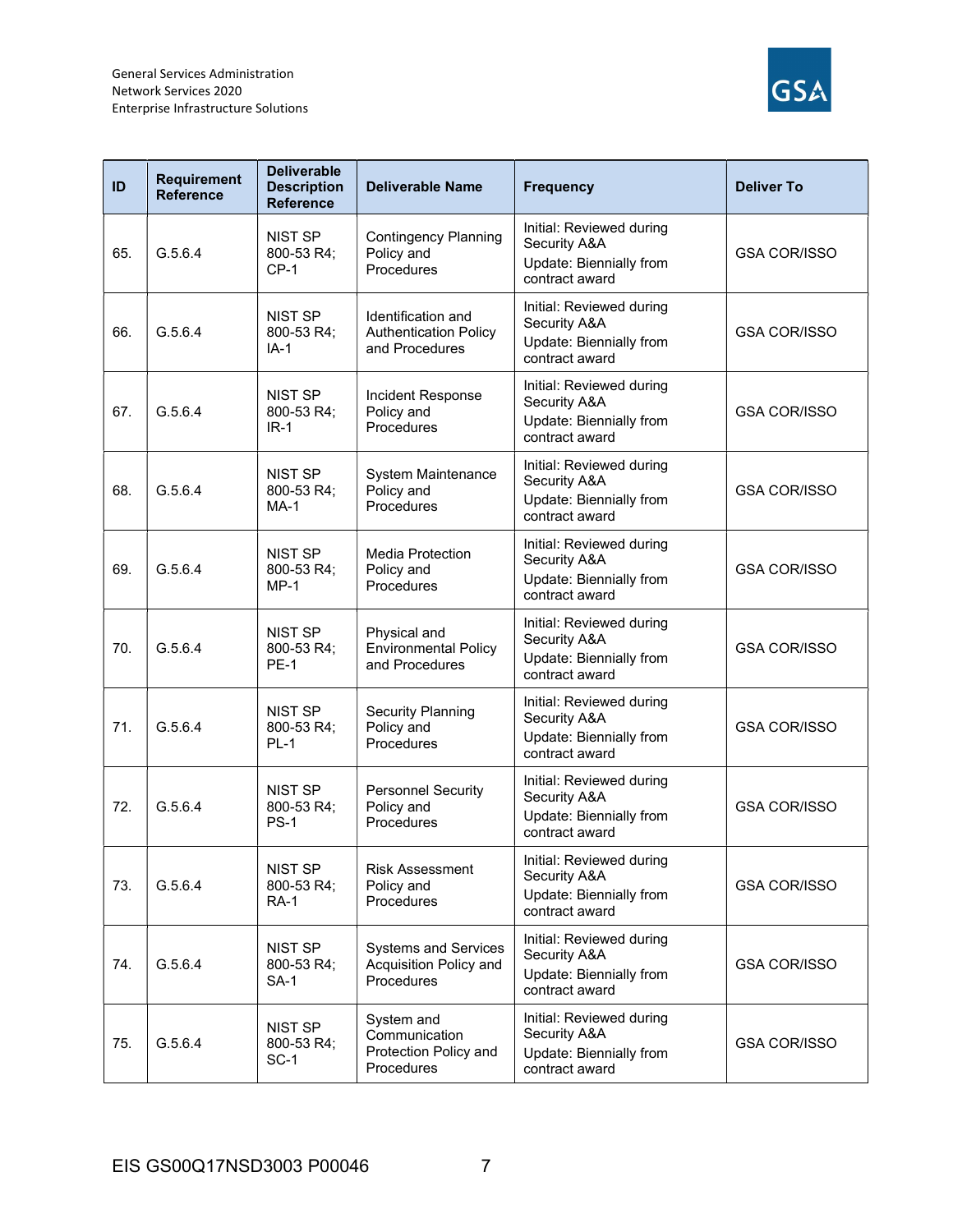

| ID  | <b>Requirement</b><br><b>Reference</b> | <b>Deliverable</b><br><b>Description</b><br><b>Reference</b> | <b>Deliverable Name</b>                                                                    | <b>Frequency</b>                                                                                         | <b>Deliver To</b>              |
|-----|----------------------------------------|--------------------------------------------------------------|--------------------------------------------------------------------------------------------|----------------------------------------------------------------------------------------------------------|--------------------------------|
| 76. | G.5.6.4                                | NIST SP<br>800-53 R4;<br>$SI-1$                              | System and<br>Information Integrity<br>Policy and<br>Procedures                            | Initial: Reviewed during<br>Security A&A<br>Update: Biennially from<br>contract award                    | <b>GSA COR/ISSO</b>            |
| 77. | G.6.3.1                                | G.6.3.1                                                      | Supply Chain Risk<br>Management (SCRM)<br>Plan                                             | Initial: With proposal<br>Update: Annually from contract<br>award                                        | CO/COR                         |
| 78. | G.9.3                                  | G.9.3                                                        | <b>Contractor Points of</b><br><b>Contact List</b>                                         | Initial: 30 days after NTP<br>Update: As needed                                                          | Contractor's public<br>website |
| 79. | G.9.4                                  | G.9.4                                                        | Program Management<br>Plan (PMP)                                                           | Initial: With proposal<br>Update: As needed                                                              | <b>GSA CO</b>                  |
| 80. | G.9.5                                  | G.9.5                                                        | <b>Financial Status</b><br>Report                                                          | Initial: 30 days after NTP;<br>Update: 15 <sup>th</sup> of each<br>subsequent month                      | <b>GSA PMO</b>                 |
| 81. | G.9.6.1                                | G.9.6.1                                                      | Quarterly Program<br><b>Status Reports</b>                                                 | Initial: 90 days after NTP<br>Update: Quarterly (One<br>business day prior to each<br>Quarterly Meeting) | GSA CO                         |
| 82. | G.10                                   | G.10                                                         | <b>Customer Training</b><br>Plan                                                           | Draft: With proposal<br>Update: 15 days after<br>government review                                       | <b>GSA COR</b>                 |
| 83. | G.11                                   | G.11                                                         | <b>NS/EP Functional</b><br>Requirements<br>Implementation Plan                             | Initial: With proposal<br>Update: Annually from contract<br>award                                        | <b>GSA COR</b>                 |
| 84. | G.12.1                                 | G.12.1                                                       | Corporate Climate<br><b>Risk Management</b><br>Plans                                       | Initial: With proposal<br>Update: As needed                                                              | GSA CO, OCO                    |
| 85. | G.12.2.1                               | G.12.2.1                                                     | Climate Change<br>Adaptation,<br>Sustainability, and<br><b>Green Initiatives</b><br>Report | Initial: By award<br>Update: Annually from contract<br>award                                             | GSA CO. GSA<br>COR, OCO        |
| 86. | G.12.2.3                               | G.12.2.3                                                     | <b>Power Utilization</b><br>Efficiencies (PUE)<br>Report                                   | Initial: Task Order from<br>Proposal<br><b>Update: Annually</b>                                          | <b>OCO</b>                     |
| 87. | H.7.3                                  | H.7.3                                                        | Three Largest<br>Comparable Multi-<br>Service Contracts per<br>Service                     | 30 days after request                                                                                    | <b>GSA COR</b>                 |
| 88. | H.7.3                                  | H.7.3                                                        | Three Largest<br>Comparable Single-<br>Service Contracts per<br>Service                    | 30 days after request                                                                                    | <b>GSA COR</b>                 |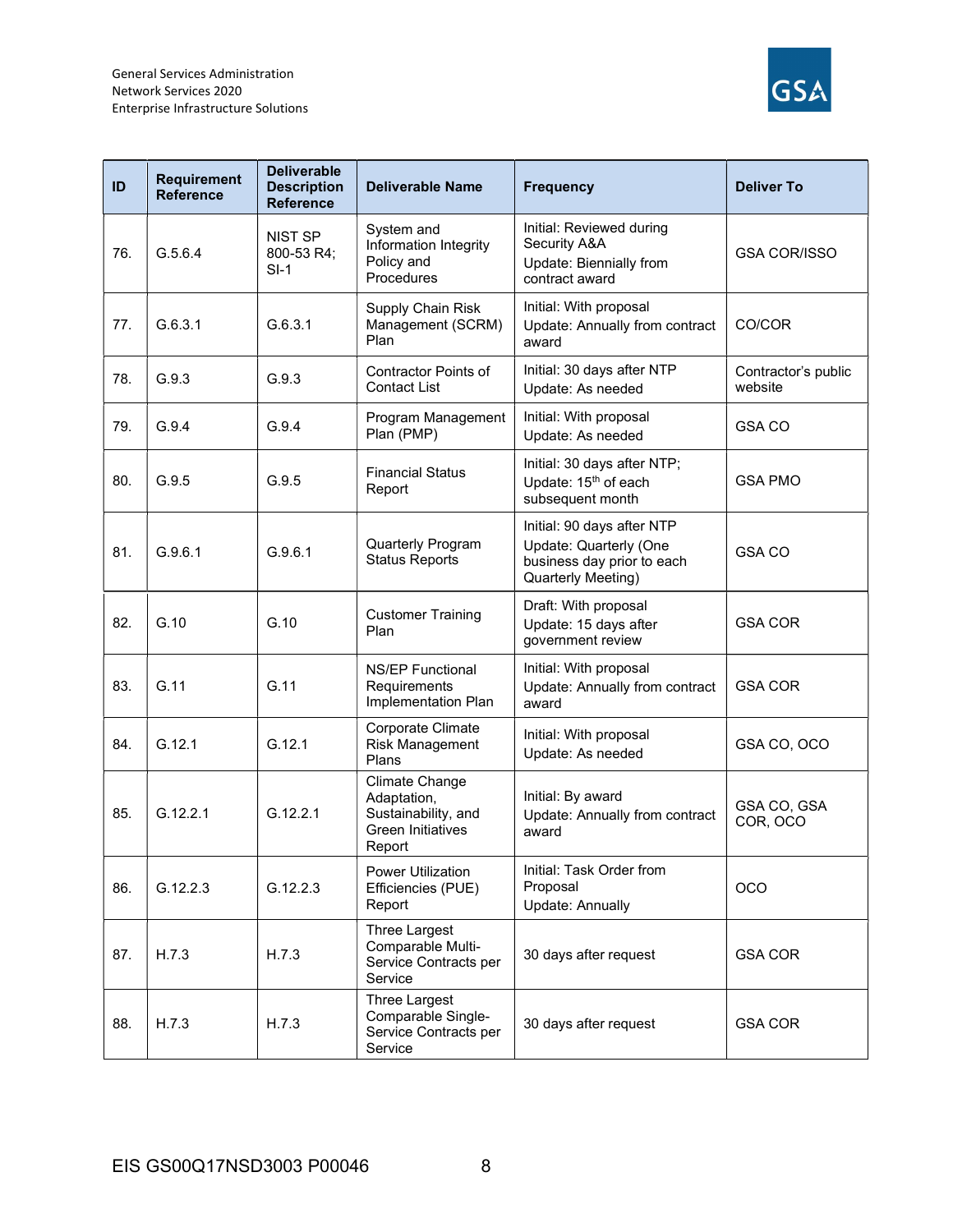

| ID   | <b>Requirement</b><br><b>Reference</b> | <b>Deliverable</b><br><b>Description</b><br><b>Reference</b> | <b>Deliverable Name</b>                      | <b>Frequency</b>                                                                                                                                                                                | <b>Deliver To</b>                                                                                          |
|------|----------------------------------------|--------------------------------------------------------------|----------------------------------------------|-------------------------------------------------------------------------------------------------------------------------------------------------------------------------------------------------|------------------------------------------------------------------------------------------------------------|
| 89.  | H.9                                    | H.9                                                          | <b>Redacted Contract</b>                     | Initial: 30 days after award<br>Update: Post - No later than<br>the 12th day of each month to<br>reflect all contract mods from<br>previous month<br>Provide: to GSA CO no later<br>than 7 days | Contractor's public<br>website (for posting<br>redacted contract<br>and mods);<br>GSA CO (if<br>requested) |
| 90.  | H.10.2                                 | H.10.2                                                       | Key Personnel                                | Initial: With proposal<br>Update: Within 15 days of<br>change or 30 days if clearance<br>to be obtained                                                                                         | <b>GSA CO</b>                                                                                              |
| 91.  | H.10.3                                 | H.10.3                                                       | Organizational<br><b>Structure</b>           | Initial: With proposal<br>Update: Within 30 calendar<br>days of change                                                                                                                          | <b>GSA CO</b>                                                                                              |
| 92.  | H.14                                   | H.14                                                         | <b>State and Local Taxes</b>                 | Report semi-annually from the<br>date of the NTP. Request to<br>add new taxes 30 days prior to<br>inclusion on an invoice                                                                       | <b>GSA CO</b>                                                                                              |
| 93.  | H.23                                   | H.23                                                         | Fees and Surcharges                          | Report semi-annually from the<br>date of the NTP. Request to<br>add new fees and surcharges<br>30 days prior to inclusion on an<br>invoice                                                      | <b>GSA CO</b>                                                                                              |
| 94.  | H.25                                   | H.25                                                         | <b>Service Trials</b><br>Notification        | Prior to initiation of any trial<br>program with the agency                                                                                                                                     | GSA CO and OCO                                                                                             |
| 95.  | H.25                                   | H.25                                                         | <b>Service Trial Status</b><br>Report        | Monthly (first business day)<br>until completion of each trial                                                                                                                                  | <b>OCO</b>                                                                                                 |
| 96.  | H.33                                   | H.33                                                         | ESI<br>requests/searches                     | Within 15 days of written<br>request                                                                                                                                                            | GSA CO or OCO                                                                                              |
| 97.  | H.34                                   | H.34                                                         | <b>Tariff Filings</b>                        | Initial: Within 60 days of NTP<br>Update: New and/or revisions<br>to existing tariffs at least 10<br>days in advance of intended<br>filing date                                                 | <b>GSA CO</b>                                                                                              |
| 98.  | H.36                                   | H.36                                                         | Monitoring Information<br>and eSRS Reporting | Monitoring information and<br>eSRS reporting April 30 and<br>October 30 each year after<br><b>NTP</b>                                                                                           | <b>GSA CO</b>                                                                                              |
| 99.  | H.38                                   | H.38                                                         | Force Majeure<br>Notification                | Within 10 days of the cause<br>that the contractor cites for<br>Force Majeure                                                                                                                   | <b>OCO</b>                                                                                                 |
| 100. | J.2.3                                  | J.2.3.2<br>J.2.10.2.3.1                                      | <b>TO CLINs Awarded</b>                      | Initial: At TO award<br>Update: As required                                                                                                                                                     | <b>GSA Systems</b>                                                                                         |
| 101. | J.2.3                                  | J.2.3.2<br>J.2.10.2.3.4                                      | TO Jurisdictions<br>Awarded by Service       | Initial: At TO award<br>Update: As required                                                                                                                                                     | <b>GSA Systems</b>                                                                                         |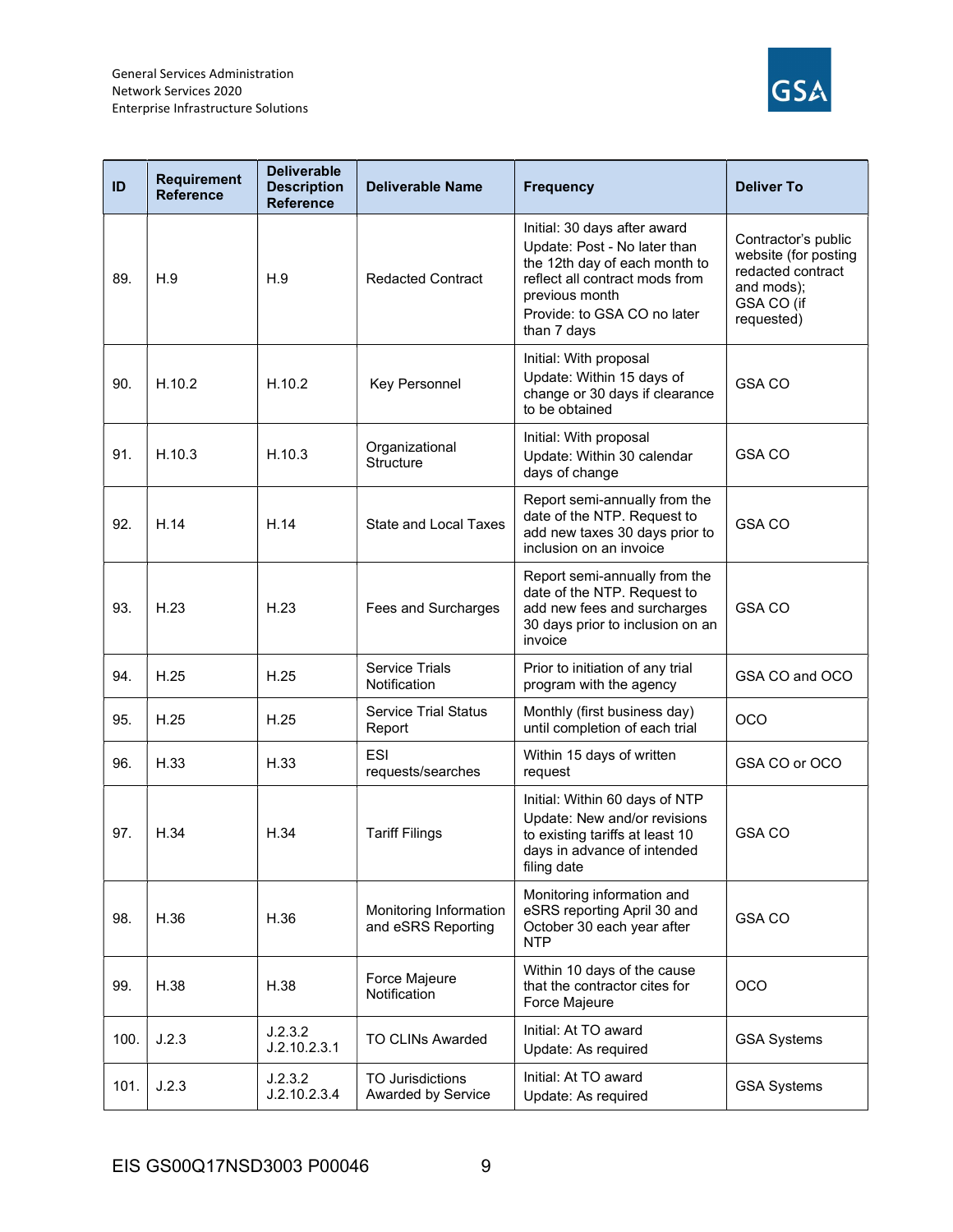

| ID   | <b>Requirement</b><br><b>Reference</b> | <b>Deliverable</b><br><b>Description</b><br><b>Reference</b> | <b>Deliverable Name</b>                             | <b>Frequency</b>                                                                                                                                                                                                                   | <b>Deliver To</b>                    |
|------|----------------------------------------|--------------------------------------------------------------|-----------------------------------------------------|------------------------------------------------------------------------------------------------------------------------------------------------------------------------------------------------------------------------------------|--------------------------------------|
| 102. | J.2.3                                  | J.2.3.2<br>J.2.10.2.3.7                                      | <b>TO Officials</b>                                 | Initial: At TO award<br>Update: As required                                                                                                                                                                                        | <b>GSA Systems</b>                   |
| 103. | J.2.3                                  | J.2.3.2<br>J.2.10.2.3.2                                      | <b>TO Customer</b><br>Requirements<br>Document Set  | Initial: At TO award<br>Update: As required                                                                                                                                                                                        | <b>GSA Systems</b>                   |
| 104. | J.2.3                                  | J.2.3.2<br>J.2.10.2.3.3                                      | <b>TO Financials</b>                                | Initial: At TO award<br>Update: As required                                                                                                                                                                                        | <b>GSA Systems</b>                   |
| 105. | J.2.3                                  | J.2.3.2<br>J.2.10.2.3.5                                      | TO Key Performance<br>Indicators                    | Initial: At TO award<br>Update: As required                                                                                                                                                                                        | <b>GSA Systems</b>                   |
| 106. | J.2.3                                  | J.2.3.2<br>J.2.10.2.3.6                                      | <b>TO Locations</b><br>Awarded by Service           | Initial: At TO award<br>Update: As required                                                                                                                                                                                        | <b>GSA Systems</b>                   |
| 107. | J.2.3                                  | J.2.3.2<br>J.2.10.2.3.8                                      | <b>TO Service Awarded</b>                           | Initial: At TO award<br>Update: As required                                                                                                                                                                                        | <b>GSA Systems</b>                   |
| 108. | J.2.3                                  | J.2.3.2<br>J.2.10.2.1.8                                      | <b>Direct Billed Agency</b><br>Setup (DBAS)         | Initial: At TO award<br>Update: As required                                                                                                                                                                                        | <b>GSA Conexus</b>                   |
| 109. | Reserved                               | Reserved                                                     | Reserved                                            | Reserved                                                                                                                                                                                                                           | Reserved                             |
| 110. | J.2.4                                  | J.2.4.2<br>J.2.10.2.1.16                                     | Service Order<br>Acknowledgement<br>(SOA)           | NLT one (1) business day after<br>Service Order (SO)                                                                                                                                                                               | <b>GSA Conexus and</b><br>agency COR |
| 111. | J.2.4                                  | J.2.4.2<br>J.2.10.2.1.20                                     | Service Order<br><b>Rejection Notice</b><br>(SORN)  | NLT 5 days after SO                                                                                                                                                                                                                | <b>GSA Conexus and</b><br>agency COR |
| 112. | J.2.4                                  | J.2.4.2<br>J.2.10.2.1.19                                     | Service Order<br>Confirmation (SOC)                 | NLT 5 days after SO                                                                                                                                                                                                                | <b>GSA Conexus and</b><br>agency COR |
| 113. | J.2.4                                  | J.2.4.2<br>J.2.10.2.1.11                                     | Firm Order<br><b>Commitment Notice</b><br>(FOCN)    | Local access subcontractor<br>required:<br>• Within one (1) business<br>day of receiving FOC date<br>Local access subcontractor not<br>required: NLT the earlier of:<br>• 5 days after SOC, or<br>• 10 days before the FOC<br>date | <b>GSA Conexus and</b><br>agency COR |
| 114. | J.2.4                                  | J.2.4.2<br>J.2.10.2.1.18                                     | Service Order<br><b>Completion Notice</b><br>(SOCN) | NLT 3 days after service is<br>installed and tested                                                                                                                                                                                | <b>GSA Conexus and</b><br>agency COR |
| 115. | J.2.4                                  | J.2.4.2<br>J.2.10.2.1.17                                     | Service Order<br>Administrative<br>Change (SOAC)    | NLT 7 days after<br>Administrative Change Order                                                                                                                                                                                    | <b>GSA Conexus and</b><br>agency COR |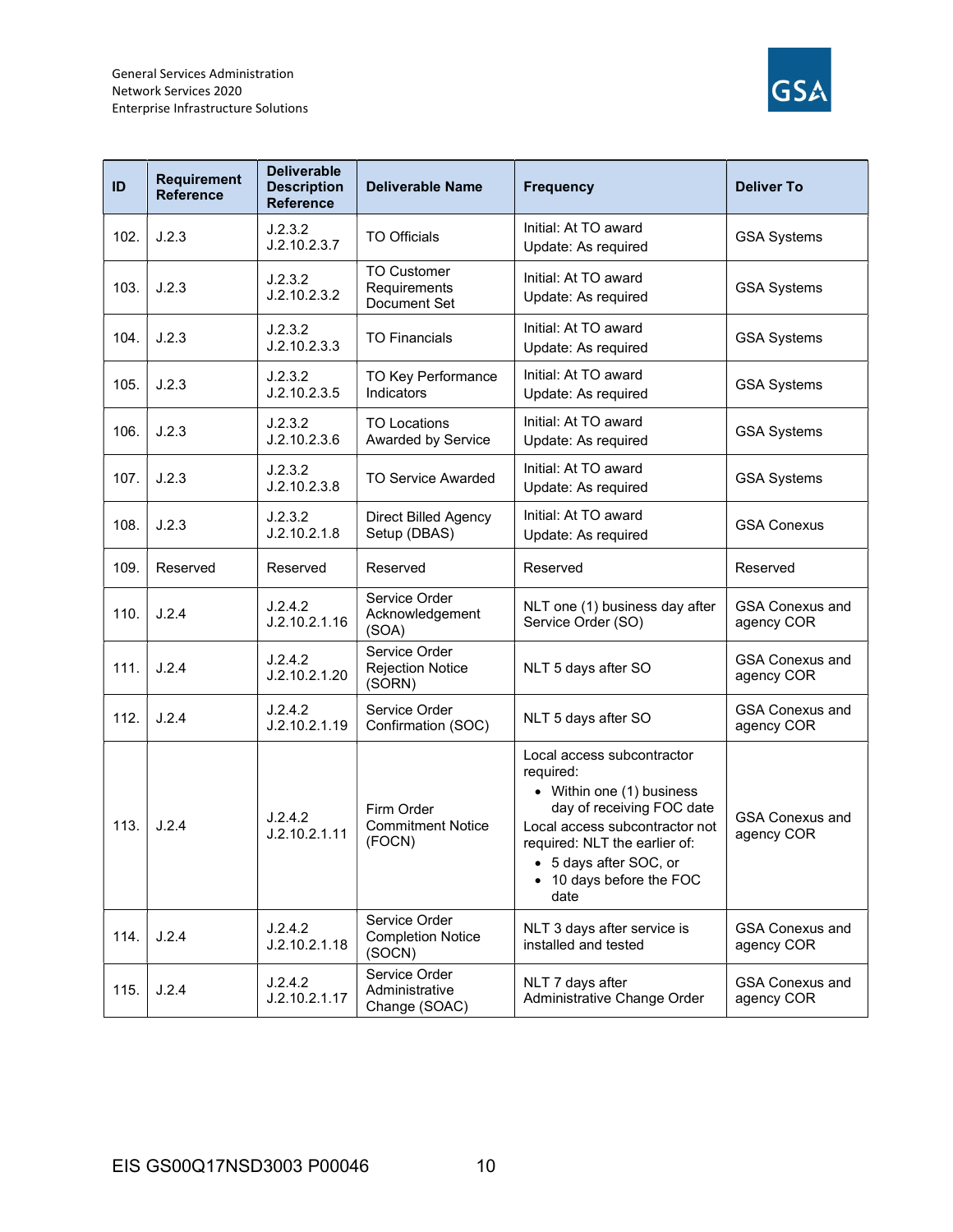

| ID   | <b>Requirement</b><br><b>Reference</b> | <b>Deliverable</b><br><b>Description</b><br><b>Reference</b> | <b>Deliverable Name</b>                                     | <b>Frequency</b>                                                                                                                                                          | <b>Deliver To</b>                            |
|------|----------------------------------------|--------------------------------------------------------------|-------------------------------------------------------------|---------------------------------------------------------------------------------------------------------------------------------------------------------------------------|----------------------------------------------|
| 116. | J.2.4                                  | J.2.4.2<br>J.2.10.2.1.21                                     | Service State Change<br>Notice (SSCN)                       | Cloud Services:<br>Within 24 hours of state<br>$\bullet$<br>change.<br>All other services:<br>NLT 5 business days prior<br>$\bullet$<br>to submission of<br>associated BI | <b>GSA Conexus and</b><br>agency COR         |
| 117. | J.2.5                                  | J.2.5.2<br>J.2.10.2.1.5                                      | Billing Invoice (BI)                                        | Monthly, NLT 15 <sup>th</sup> business<br>day                                                                                                                             | <b>GSA Conexus and</b><br>agency COR         |
| 118. | J.2.5                                  | J.2.5.2<br>J.2.10.2.1.24                                     | <b>Tax Detail</b>                                           | Monthly, NLT 15 <sup>th</sup> business<br>day                                                                                                                             | <b>GSA Conexus and</b><br>agency COR         |
| 119. | J.2.5                                  | J.2.5.2<br>J.2.10.2.1.2                                      | <b>AGF Detail</b>                                           | Monthly, NLT 15 <sup>th</sup> business<br>day                                                                                                                             | <b>GSA Conexus</b>                           |
| 120. | J.2.5                                  | J.2.5.2<br>J.2.10.2.1.3                                      | <b>AGF Electronic Funds</b><br>Transfer Report (ATR)        | Monthly, NLT 15 <sup>th</sup> business<br>day                                                                                                                             | <b>GSA Conexus</b>                           |
| 121. | J.2.5                                  | J.2.5.2<br>J.2.10.2.1.13                                     | <b>Monthly Billing</b><br>Information<br>Memorandum         | Monthly, NLT 15 <sup>th</sup> business<br>day (as needed)                                                                                                                 | Agency COR                                   |
| 122. | J.2.5<br>J.2.6<br>J.2.8                | J.2.5.2<br>J.2.6.2<br>J.2.8.2<br>J.2.10.2.1.4                | <b>Billing Adjustment</b><br>(BA)                           | Monthly, NLT 15 <sup>th</sup> business<br>day (as needed)                                                                                                                 | <b>GSA Conexus and</b><br>agency COR         |
| 123. | Reserved                               | Reserved                                                     | Reserved                                                    | Reserved                                                                                                                                                                  | Reserved                                     |
| 124. | J.2.6                                  | J.2.6.2<br>J.2.10.2.1.10                                     | Dispute Report (DR)                                         | Monthly, NLT 15 <sup>th</sup> business<br>day (as needed)                                                                                                                 | <b>GSA Conexus and</b><br>agency COR         |
| 125. | J.2.7                                  | J.2.7.2<br>J.2.10.2.1.12                                     | Inventory<br>Reconciliation                                 | Monthly, NLT 15 <sup>th</sup> day of<br>month                                                                                                                             | <b>GSA Conexus</b>                           |
| 126. | J.2.8                                  | J.2.8.2<br>J.2.10.2.1.14                                     | Service Level<br>Agreement Report<br>(SLAR)                 | Monthly, NLT 15 <sup>th</sup> day of<br>month                                                                                                                             | GSA Conexus,<br>OCO and agency<br><b>COR</b> |
| 127. | J.2.8                                  | J.2.8.2<br>J.2.10.2.1.22                                     | <b>SLA Credit Request</b><br>Response                       | Within 30 days of SLA Credit<br>Request                                                                                                                                   | OCO and agency<br><b>COR</b>                 |
| 128. | J.2.8                                  | J.2.8.2<br>J.2.10.2.1.25                                     | Trouble Management<br>Performance<br><b>Summary Report</b>  | Quarterly, NLT 15 days after<br>the end of the FY quarter                                                                                                                 | Agency COR                                   |
| 129. | J.2.8                                  | J.2.8.2<br>J.2.10.2.1.24                                     | <b>Trouble Management</b><br>Incident Performance<br>Report | Quarterly, NLT 15 days after<br>the end of the FY quarter                                                                                                                 | Agency COR                                   |